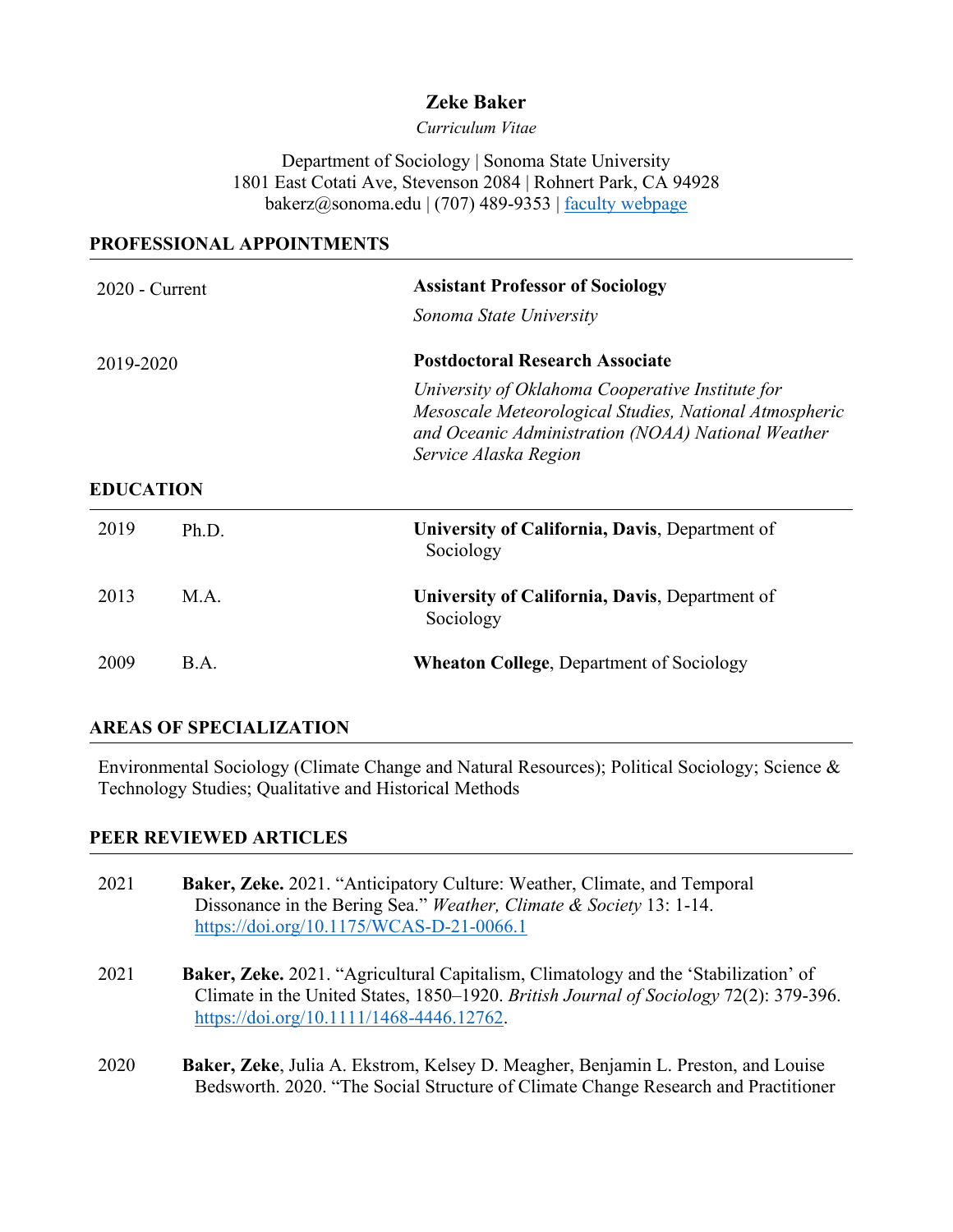Engagement: Evidence from California." *Global Environmental Change* 63:102074. [https://doi.org/10.1016/j.gloenvcha.2020.102074.](https://doi.org/10.1016/j.gloenvcha.2020.102074)

- 2018 **Baker, Zeke**, Julia Ekstrom and Louise Bedsworth. 2018. "Climate Information? Embedding Climate Futures within Temporalities of California Water Management." *[Environmental Sociology](https://www.tandfonline.com/doi/abs/10.1080/23251042.2018.1455123)* 4(4): 419-433. <https://doi.org/10.1080/23251042.2018.1455123>
- 2018 **Baker, Zeke**. 2018. "Meteorological Frontiers: Climate Knowledge, the West, and US Statecraft, 1800-1850." *Social Science History* 42(4): 731-761. <https://doi.org/10.1017/ssh.2017.51>
- 2017 **Baker, Zeke**. 2017. "Climate State: Science-State Struggles and the Formation of Climate Science in the US from the 1930s to 1960s." *Social Studies of Science* 47(6): 861-887. [https://doi.org/10.1177/0306312717725205](https://doi.org/10.1177%2F0306312717725205)

#### **BOOK CHAPTERS**

- 2021 Hall, John R. and **Zeke Baker**. 2021. "Climate Change Apocalypse and the Future of Salvation." In: Andersson, Jenny and Sandra Kemp (eds.) *Futures*: *Interdisciplinary Perspectives on Futurity*. London: Oxford University Press.
- 2019 **Baker, Zeke.** 2019. "Three Propositions Toward a Cultural Sociology of Climate Change." Pp. 95-103 in Hall, John R., Ming-Cheng Lo, and Laura Grindstaff (eds.) *Routledge Handbook of Cultural Sociology*. New York: Routledge. (chapter available [here\)](https://docs.wixstatic.com/ugd/5e72ac_87cbf3bc5b1747298ddd20ed2143c787.pdf).

#### **GOVERNMENT REPORTS**

- 2021 **Baker, Zeke**. 2021. "Weather Information Use in the Bering Sea: A Social Analysis of Risk, Uncertainty, and Marine Decision-making." Report to the National Weather Service, National Oceanic and Atmospheric Administration, US Department of Commerce. Report available [here.](https://5e72ac20-548d-49d7-a230-4d3202155558.usrfiles.com/ugd/5e72ac_3784c93666ac4e7fa2127b636e60d101.pdf)
- 2018 Ekstrom, Julia A., Meghan R. Klasic, Amanda Fencl, Mark Lubell, **Zeke Baker**, and Frances Einterz. 2018. [Drought Management and Climate Adaptation among Small,](http://www.climateassessment.ca.gov/techreports/docs/20180827-Water_CCCA4-CNRA-2018-004.pdf)  [Self-Sufficient Water Systems in California](http://www.climateassessment.ca.gov/techreports/docs/20180827-Water_CCCA4-CNRA-2018-004.pdf)*.* California's Fourth Climate Change Assessment, California Natural Resources Agency. (Peer Reviewed).

#### **BOOK REVIEWS**

2020 **Baker, Zeke**. 2020. Review of: Veldman, Robin Globus: The Gospel of Climate Skepticism: Why Evangelical Christians Oppose Action on Climate Change. *Review of Religious Research*. DOI: [10.1007/s13644-020-00399-x.](https://doi.org/10.1007/s13644-020-00399-x)

#### **MANUSCRIPTS UNDER REVIEW AND IN PREPARATION**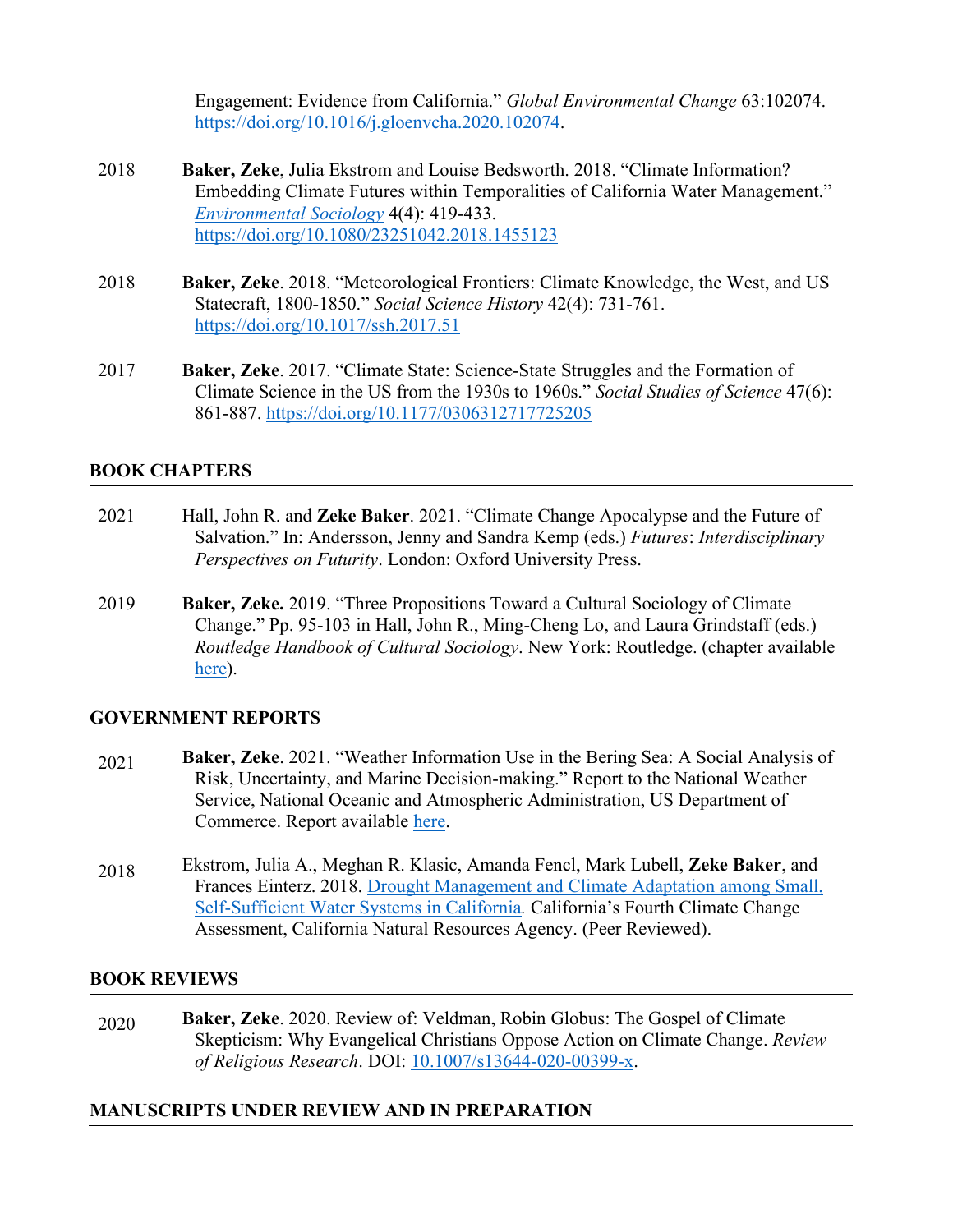**Baker, Zeke** and Stephen Fick. "Loving to Death: Land Use Conflict, Outdoor Recreation and the Contradictions of 'Wilderness' in Southeast Utah, USA" [Under Review at *Society & Natural Resources*].

**Baker, Zeke.** *Governing Climate: History, Power, and the Struggle over the Future*. [Book manuscript in preparation]

#### **RESEARCH APPOINTMENTS**

#### 2019- 2020 **Postdoctoral Researcher and Principal Investigator,** *National Weather Service-Alaska*

Funded by the National Oceanic and Atmospheric Administration (in partnership with the University of Oklahoma Cooperative Institute for Mesoscale Meteorological Studies), "Improving Decision Support for Marine Communities in the Bering Sea Region."

#### 2018- **Co-Principal Investigator** (with Dr. Stephen Fick, *CU-Boulder/US Geological Survey*)

2019

Funded by the American Alpine Club, "A Political Ecology of Indian Creek, UT: Bridging Access and Impacts in a Multi-use Landscape." Additional grant proposals presently under review with the National Park Service and the Bureau of Land Management.

#### 2016- 2018 **Graduate Student Researcher,** *UC Davis Policy Institute for Energy, Environment and the Economy*.

Funded by US EPA (#83519401, PIs Julia Ekstrom and Louise Bedsworth), "Integrating Information from Climate Scientists and Resource Managers: Informing Preparedness and Adaptation to Extreme Event Impacts on Air and Water Quality in California"; and California Dept. of Natural Resources (PIs Julia Ekstrom, Mark Lubell), "Drought Planning and Climate Adaptation of Small Self-Sufficient Water Utilities in California."

## **TEACHING**

## **Sonoma State University**, Department of Sociology

#### *Instructor of Record*

Sociological Theory (Fall 2020, Spring 2021, Fall 2021)

Political Sociology (Spring 2021)

Environmental Sociology (Fall 2020)

Science, Technology and Society (Fall 2021)

## **University of California, Davis**, Department of Sociology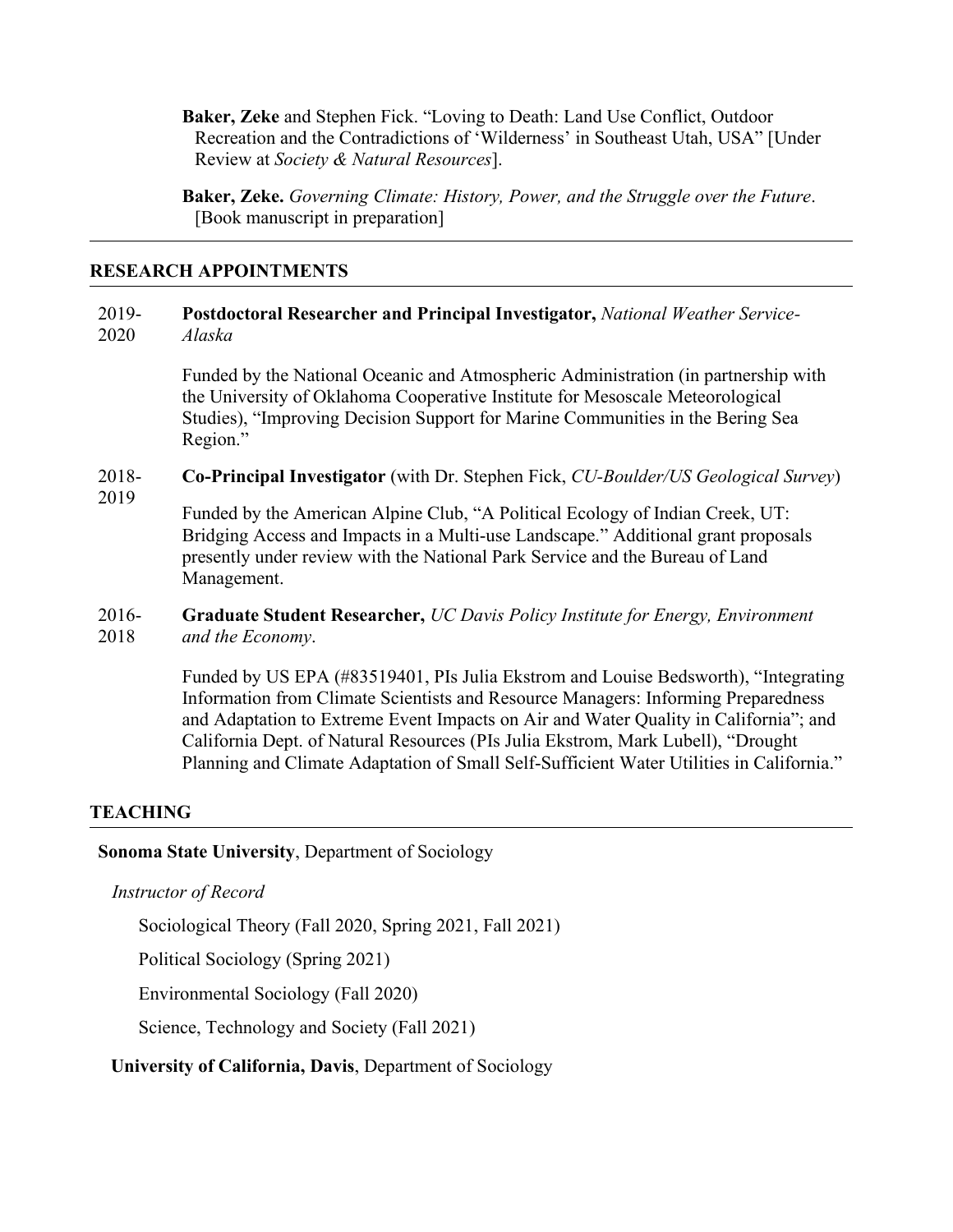#### *Instructor of Record*

Sociological Theory (2019)

Introduction to Social Research Methods (2018)

*Teaching Assistant* (\*Indicates regular section instruction)

Sociological Theory\* (2013, 2014, 2015, 2016)

Environmental Sociology (2015)

Global Social Change\* (2015)

Social Stratification (2015)

International Migration (2014)

Popular Culture\* (2013)

Social Problems\* (2012)

Sociology of Law (2012)

Social Relationships (2012)

Self & Society\* (2011, 2012, 2013)

**University of California, Davis**, Department of Science & Technology Studies

*Teaching Assistant*

Introduction to Science & Technology Studies (2015)

**International Honors Program**, Climate Change Program (2018)

*Local Faculty*

Comparative Issues in Food, Water, and Energy

## **AWARDS, GRANTS, AND FELLOWSHIPS**

| 2017-18       | UC Davis Graduate Studies, Provost's Dissertation Year Fellowship Award (\$43,146)   |
|---------------|--------------------------------------------------------------------------------------|
| 2017-18       | <b>American Alpine Club, AAC Research Grant (\$1,500)</b>                            |
| 2016          | UC Davis Institute for Social Sciences, Dissertation Research Grant (\$3,000)        |
| 2015,<br>2016 | UC Davis Department of Sociology, Dissertation Research Fellowships (\$12,852 total) |
| 2015,<br>2016 | Social Science History Association, Charles C. Tilly Award (\$600 total)             |
| 2015,<br>2016 | UC Davis Department of Sociology, Summer Research Grant (\$6,000)                    |
| 2015          | <b>History of Science Society, Travel and Support Grants (\$300)</b>                 |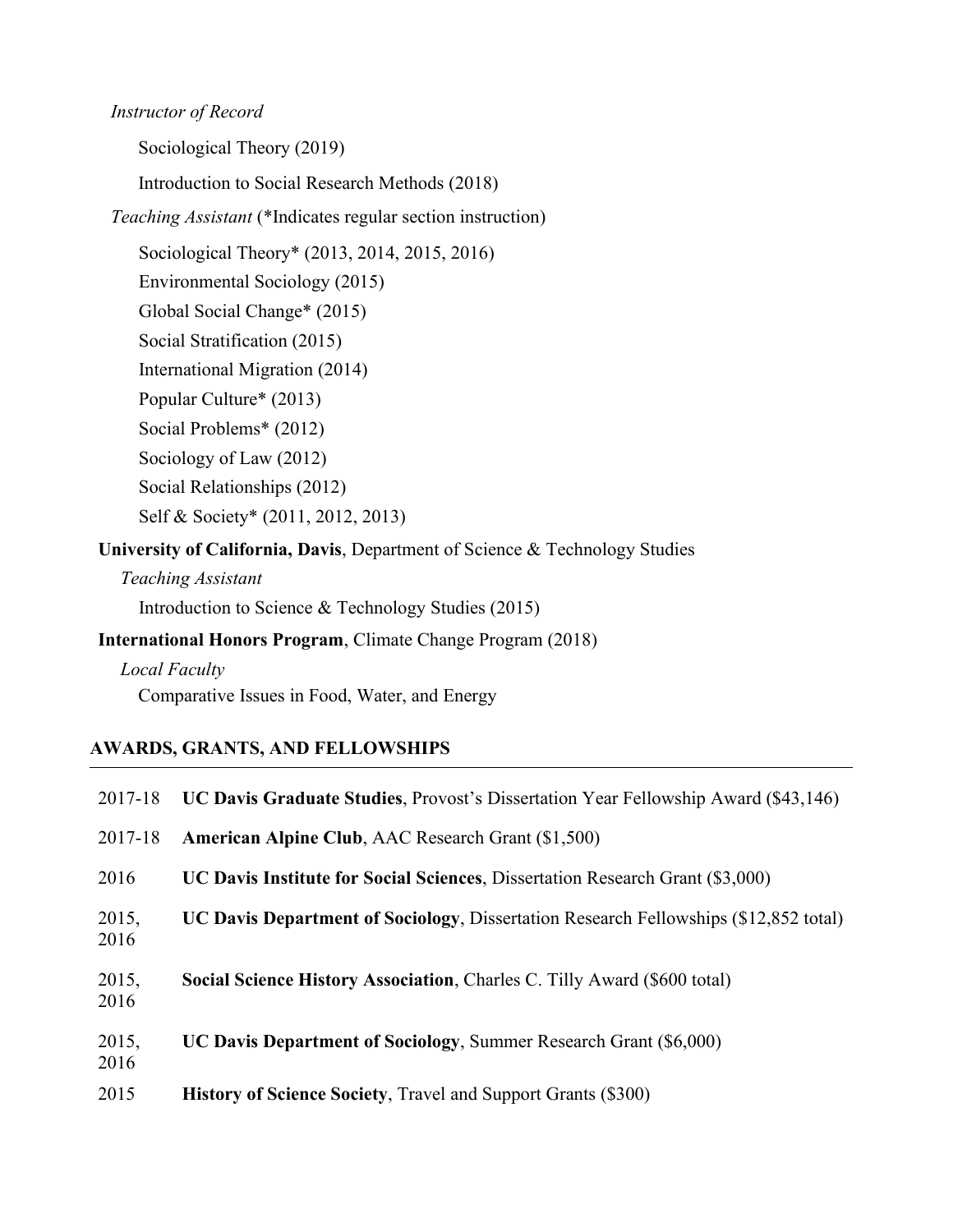- 2014 **UC Davis Graduate Studies**, International Travel Grant (\$1,000)
- 2014 **UC Davis Department of Sociology**, Small Grant for Research (\$600)
- 2013-17 **UC Davis Department of Sociology**, Travel Grants (\$400-\$1,200 annually)

#### **MEDIA ENGAGEMENT**

- With Jamie Pietruska, I wrote an op-ed in October 2019 in *The [Washington Post](https://www.washingtonpost.com/outlook/2019/10/17/should-we-talk-about-weather-should-we-talk-about-government/)* based on research in the history of meteorology.
- I have engaged KCBS-Sacramento Radio, *[NewsDeeply](https://www.newsdeeply.com/water/community/2018/09/06/why-some-water-managers-are-unprepared-for-climate-change)*, *[The Confluence](http://ucanr.edu/blogs/blogcore/postdetail.cfm?postnum=26794)*, and other outlets, regarding my research on climate change and water resource management in California.
- Work in Southeast Utah has been featured on public radio, **KZMU/Science Moab**.
- Ongoing research in the Bering Sea/Arctic Region has been featured on [KUCB](https://www.kucb.org/) and KUHB public radio.

#### **CONFERENCE PAPER PANEL PRESENTATIONS (SELECTED)**

| 2021 | American Meteorological Society. "Anticipatory Culture and Temporal Dissonance in<br>the Bering Sea." (Virtual, January 12)                                                            |
|------|----------------------------------------------------------------------------------------------------------------------------------------------------------------------------------------|
| 2020 | American Sociological Association. "Anticipatory Culture in the Bering Sea." (San<br>Francisco, CA, August 18) [online due to COVID-19]                                                |
| 2019 | American Geophysical Union. "Anticipating Future Bering Sea Marine Environments:<br>Following Sea Ice and Marine Forecasts from Production to Use." (San Francisco,<br>December 2019). |
| 2019 | American Sociological Association. "Beyond Crisis: Towards a Critical Climatology."<br>(New York, August 2019)                                                                         |
| 2018 | Social Science History Association. "Governing Futures: The Climate-Security Field<br>and the Fragmentation of Climate Expertise." (Phoenix, AZ, November 9)                           |
| 2018 | Society for the Social Studies of Science (4S). "Agricultural Capitalism, Climatology,<br>and the Dialectics of Climate Stabilization, 1850s-1900." (Sydney, AU, August 31)            |
| 2018 | American Sociological Association. "Climate Information? Embedding Climate<br>Futures within Social Temporalities of California Water Management."<br>(Philadelphia, PA, August 11)    |
| 2017 | Social Science History Association. "Stabilizing Climate, Economizing Weather: U.S.<br>Industrialism and Climate Knowledge, 1870-1930." (Montreal, QC, November 3)                     |
| 2017 | Social Science History Association. "Antinomies of Apocalypse and Social<br>Temporalities of Climate." (Montreal, QC, November 2)                                                      |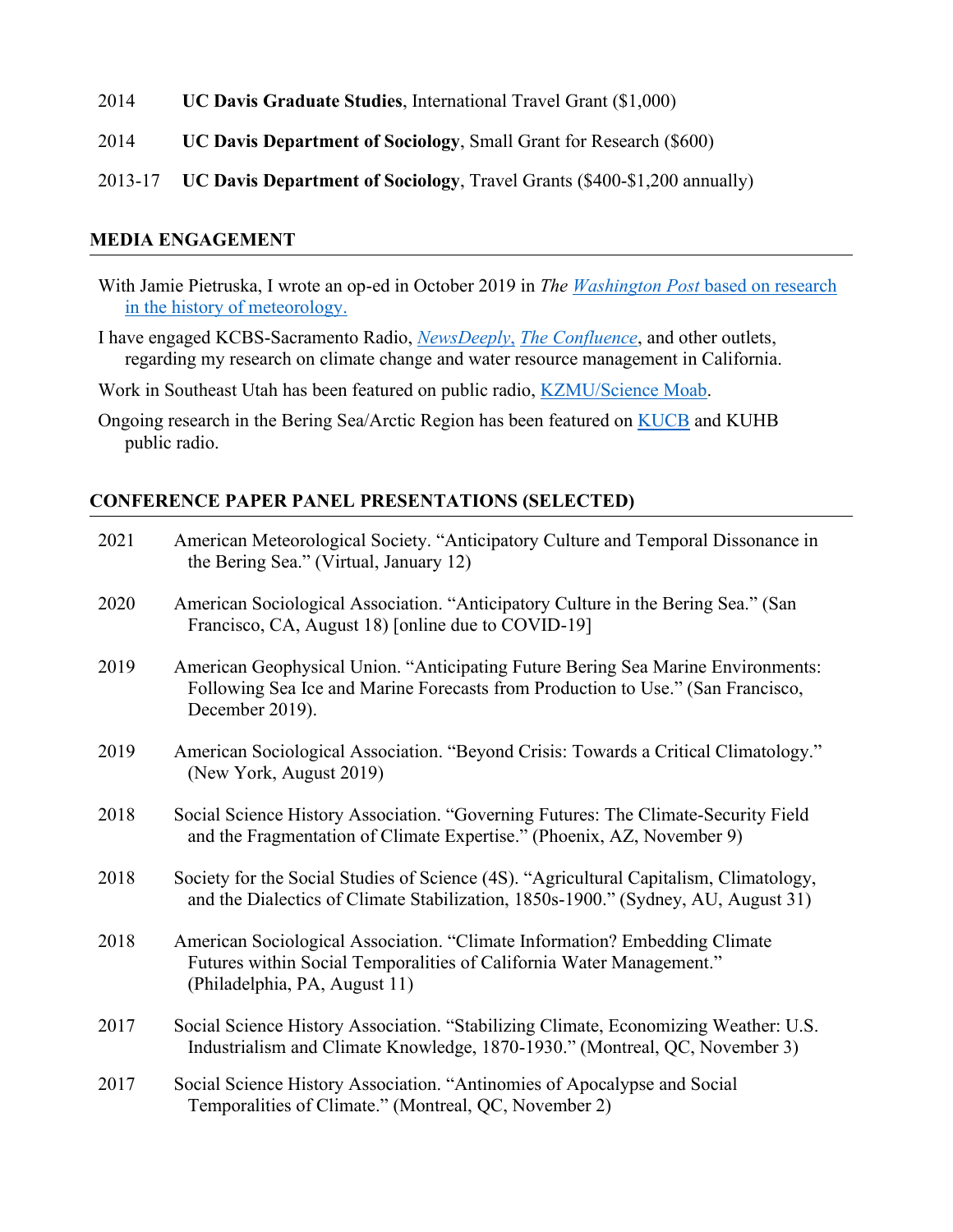| 2017 | Society for the Social Studies of Science (4S). "Meteorological Frontiers: Climate<br>Knowledge, the West, and U.S. Statecraft, 1800-1850." (Boston, MA, September 1)                                                                                             |
|------|-------------------------------------------------------------------------------------------------------------------------------------------------------------------------------------------------------------------------------------------------------------------|
| 2017 | American Sociological Association. "Meteorological Frontiers: Climate Knowledge,<br>the West, and U.S. Statecraft, 1800-1850." (Montreal, QC, August 13)                                                                                                          |
| 2017 | Center for the Critical Study of Apocalyptic and Millenarian Movements. Conference:<br>Climate and Apocalypse. Paper: "Antinomies of Apocalypse: Hermeneutic<br>Phenomenology and the Temporal Deconstruction of Climatic Imaginaries."<br>(Bedford, UK, June 29) |
| 2016 | Social Science History Association. "Climate Knowledge, Territoriality, and Racial<br>Climatology" (Chicago, IL, November 18)                                                                                                                                     |
| 2015 | History of Science Society. "From Appropriation to Biopolitics: Climate Change,<br>Meteorology, and U.S. Westward Expansion." (San Francisco, CA, November 22)                                                                                                    |
| 2015 | Social Science History Association. "Climate Knowledge as a Practice of<br>Government: Meteorology, Climate Change and State Formation." (Baltimore, MD,<br>November 14)                                                                                          |
| 2014 | Social Science History Association. "Making Waves: WWII, the Cold War and the<br>Origins of a Climate-Science Field." (Toronto, ON, November 9)                                                                                                                   |

# **PROFESSIONAL SERVICE**

|                                                                                                                                                                                                       | Professional Member: American Sociological Association; Social Science History<br>Association; Society for the Social Studies of Science; American Meteorological Society;<br>American Geophysical Union |
|-------------------------------------------------------------------------------------------------------------------------------------------------------------------------------------------------------|----------------------------------------------------------------------------------------------------------------------------------------------------------------------------------------------------------|
| <b>Referee</b> , on occasion, with the following journals: <i>Environmental Sociology</i> ; <i>Sociological</i><br>Forum; Climatic Change; Weather, Climate & Society; History of Education Quarterly |                                                                                                                                                                                                          |
| $2016-$<br>present                                                                                                                                                                                    | <b>Network Representative, Social Science History Association (Network:</b><br>Education/Knowledge/Science; Organizer and Chair of many panels)                                                          |
| $2021 -$<br>present                                                                                                                                                                                   | <b>Area Representative</b> (Arctic Region), <i>International Commission for the History of</i><br>Meteorology                                                                                            |
| 2018                                                                                                                                                                                                  | <b>Organizer, Panel: "Climate, Science, and Empire: Bridging Historical and Current</b><br>Developments." Society for Social Studies of Science (4S) Annual Meeting                                      |
| 2018                                                                                                                                                                                                  | <b>Organizer, Comparative-Historical Sociology Section Roundtable Sessions, American</b><br>Sociological Association Annual Meeting                                                                      |
| $2017 -$<br>18                                                                                                                                                                                        | <b>Co-Chair, Power &amp; Inequality Workshop, UC Davis, Department of Sociology</b>                                                                                                                      |
| $2015 -$<br>2019                                                                                                                                                                                      | Social Transformations Research Cluster, UC Davis, Department of Sociology,<br>Graduate Student Organizer                                                                                                |
| $2016 -$<br>17                                                                                                                                                                                        | <b>Colloquium Committee, UC Davis, Department of Sociology</b>                                                                                                                                           |